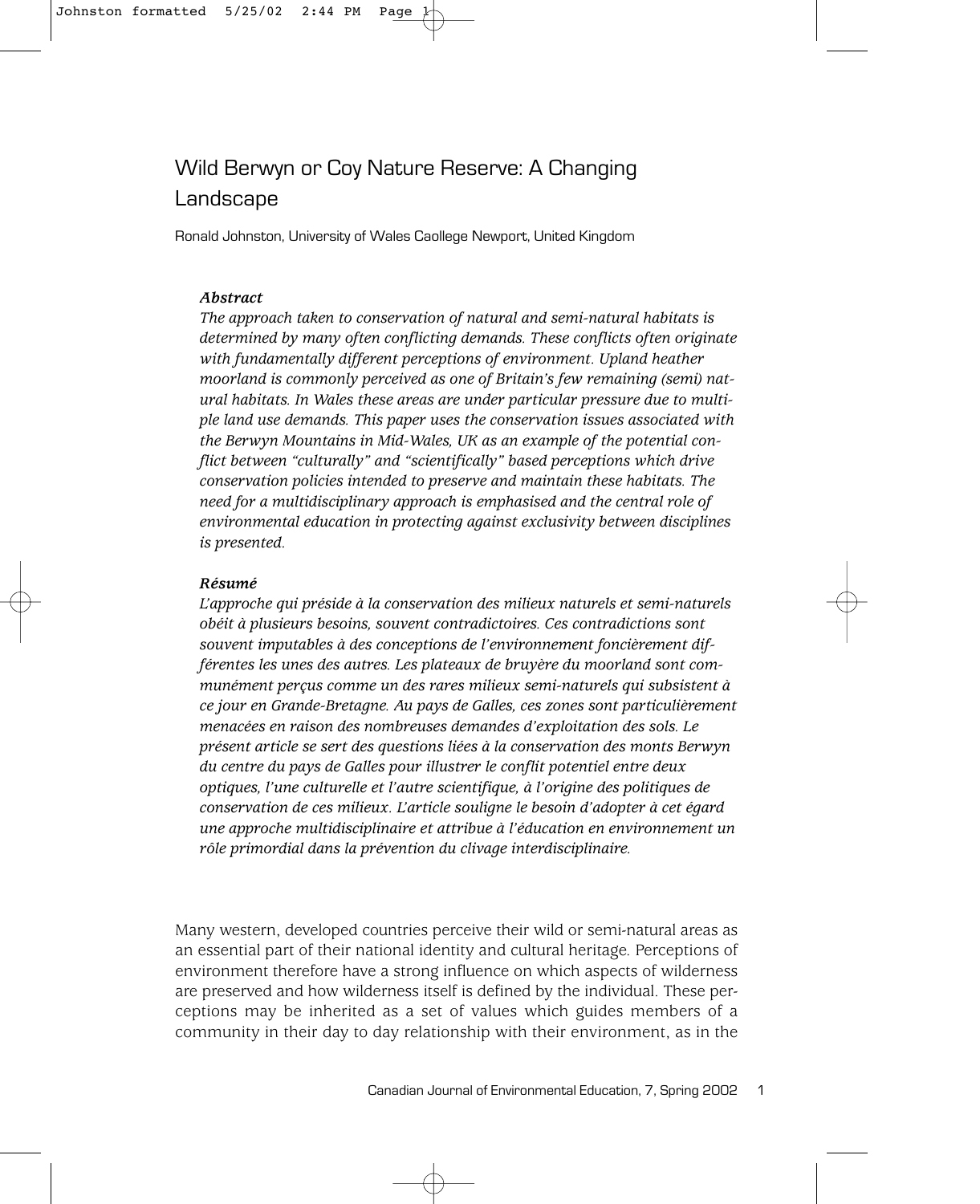case of those who derive their livelihoods directly from the natural environment. In such a case the individual's perception of the natural environment is largely subjective, being strongly influenced and informed by personal experience. Alternatively, perceptions of environment may originate from outside personal experience usually through the medium of the educational system. In this case knowledge of the natural environment is derived from a broad range of sources which to a large extent results in objective perceptions of environment. Under these conditions there is a risk of the environment becoming merely an object of study or the focus of exercises in resource utilization. It is important therefore, for environmental education to value a synthesis of the experiences gained from both these sources and promote a holistic approach to environmental awareness.

Currently, environmental education can be associated with two distinct viewpoints of the natural world:

- one which identifies itself with philosophical/metaphysical perspectives on environment which, for the purposes of this paper are defined as 'culturally orientated', in contrast to
- those more mechanistically orientated viewpoints which are identified with the science of the environment perhaps, more appropriately defined as *the environmental sciences*.

The effect of this can be to promote a polarised understanding of the natural world, where science and environmental education are viewed as belonging to separate conceptual frameworks. In an era where conservation and environmental management are largely informed by the environmental and biological sciences it is important to recognise the essential and equally important contribution that the each of these approaches can make to environmental management and conservation. Unfortunately, more often than not, one approach resists the other, demonstrating an underlying mutual distrust. Nabahn & St.Antoine (1993) provide a useful exploration of these intolerances (between Western science and orally transmitted first hand experience) albeit, that the author feels that they should be recognised as being depressingly mutual. In the developed world two significant attitudes towards wilderness and naturalness characterize this duality. The first is characterized by a need to sanitize nature and reduce the potential threat with which wildness or nature is often associated. In contrast with this is the viewpoint which rejects the predictability of our managed environment and desires a return to wildness, and "naturalness." These are of course extreme positions, cited as poles which define a spectrum of stances, with more moderate attitudes lying somewhere in between. Rosenstand (1998) also identifies this polarity, contrasting the 18th century British philosopher David Hume's (1957) characterisation of wilderness as, "defiling an otherwise pastoral idyll with briars and brambles, affording shelter to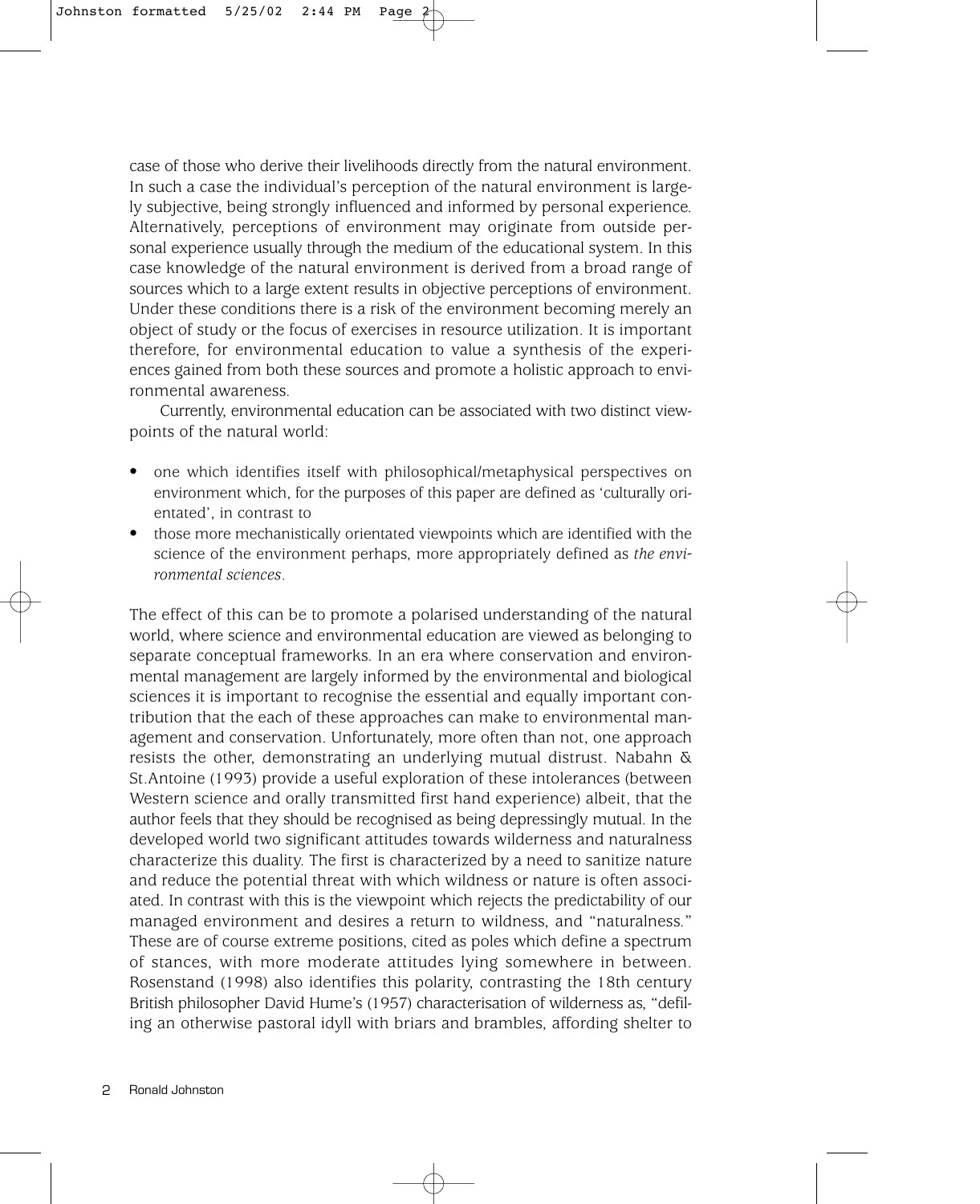wolves and serpents . . ." with Rousseau's (1954) more Romantic need to be awed by, ". . . torrents, rocks and abysses beside me to make me afraid." These contrasting views of the natural world have their present day analogues. On the one hand there is the conviction that vast stores of essential natural resources are "locked up" in our remaining nature reserves and wildernesses and that this is their true value. Conversely, their true value may be perceived as being places of environmental and spiritual renewal, the abuse of which may have irretrievable consequences in terms of the long term viability of global ecosystems. The point of view adopted by the individual can be greatly affected by priorities fostered at an early age by educational experiences. The promotion of life long learning within the educational framework extends the influence of these experiences well into mature adulthood. It is therefore important that environmental education gives equal consideration to the relative merits of both the "cultural" and "scientific" approaches (*sensu* this paper, see above) to environmental awareness.

Frequently, environmental issues and environmental management strategies are defined by directives and recommendations which originate from a global or federal centre which is remote to the specific geographies or cultural considerations of target areas. This has the effect of externalising the environment and removing ourselves from it (Ingold, 2000). The extent to which we view ourselves as an integral part of our immediate surroundings or, view the environment as an external construct (and thus, as something to be manipulated and utilized for its material wealth) is an important consideration for environmental education and environmental management at all levels. This paper considers environmental management in terms of the conservation of wild and semi-natural areas in a broad sense as they relate to the developed world drawing upon studies of the conservation strategies applied to upland heather moorland in the Berwyn Mountains in Mid-Wales, UK (Johnston, 1998). These studies are used to illustrate the need for collaboration between the two approaches to conservation environmental education outlined above.

#### Conservation of Wilderness and Semi-Natural Areas

From a Western European perspective, true wilderness was lost centuries before the discovery of the "new world" wildernesses which are more accurately defined by this term. In Britain no landscape categories are defined as being wilderness and upland heather moorland (see below) comes closest to what might be defined as a wild landscape. Thus this paper addresses the management and conservation of "wilderness-like" habitats as they relate to the developed and urbanized world. Conservation and management strategies applied to upland heather moorland in Mid-Wales (and elsewhere in the UK) demonstrate the need for management plans to take into account both cultural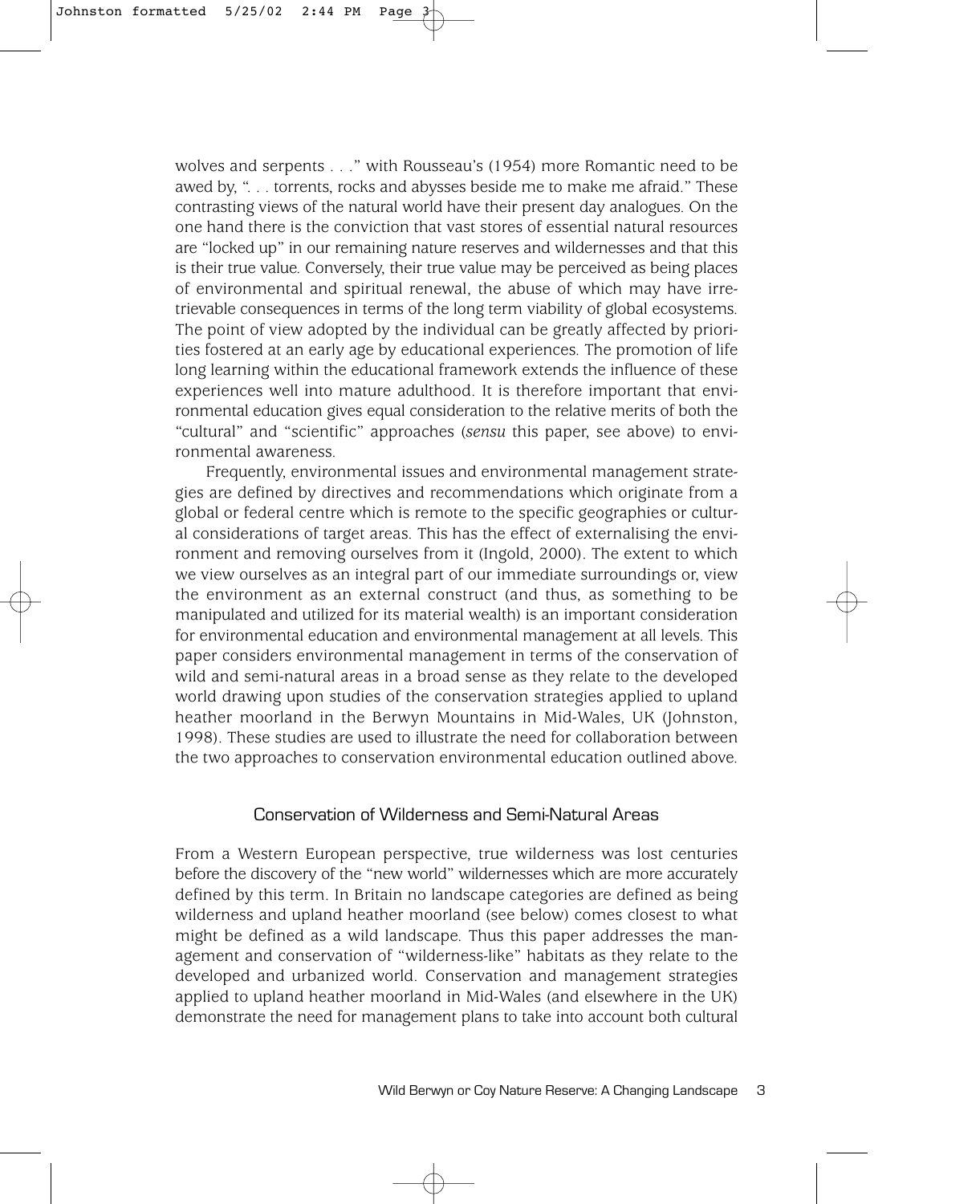and scientific perspectives in their operations. In these and similar contexts environmental education has an important role in providing a foundation for informed debate about the economic, scientific, and ethical considerations which surround such activities.

## Properties of the Upland: Moorland Habitat

In the absence of applying specialised vegetation classifications, definitions of the term "moorland" are vague; however, the term may be taken to refer to an upland landform of low relief. In the present context the term "upland" refers to those regions lying above the limit of enclosed cultivation, (*sensu*, Thompson & Brown, 1992). Although this distinction varies with latitude and altitude, these uplands can be sub-divided into two biogeographical areas: a montane zone that area above the climatic tree line and a sub-montane zone extending below this down to the limits of enclosed agriculture. Originally the majority of mainland Britain was dominated by woodland as far as the upper limits of the tree line. Most of these upland areas now consist of heather-dominated moorland, recognizable as a closed canopy of mainly ericoid, dwarf shrub communities. Of these *Calluna vulgaris* is frequently the dominant species (Gimingham, 1995). The majority of the vegetation in these habitats is in a successional stage (Clements, 1916,1928; Gleason 1927) and without management there would be a progressive transformation into rough grassland and woodland scrub. These habitats are also under threat from the pressures of multiple land use demands such as hill farming, leisure and recreation, and plantation forestry. Management is essential for their continued survival but must also cater for these conflicting land use priorities. Due to these conflicts many management strategies are unbalanced and fail to answer all of these various demands. In this sense a multidisciplinary approach where scientific method supports and is supported by cultural and sociological considerations is essential. The Berwyn Nature Conservancy Review site in Mid-Wales, UK (O.S. Sheet 125, 1:50000: SH 985245) provides a useful example which illustrates the necessity of an interdisciplinary approach towards this kind of management. Although not the largest of its kind (6,500 ha) this region is typical of most of Britain's upland moorlands. These moors are enclosed by plantation forestry and improved grassland. Hill farming and tourism provide the main sources of revenue. These are treeless landscapes which are taken by many to be "natural" when in fact, the Berwyn NCR is very much a landscape shaped by people. Nevertheless, an illusion of wilderness and naturalness persists in these habitats. The management strategies employed to prevent their gradual loss to succession and changing land uses have been the subject of recent vegetation studies which have noted the need for a multidisciplinary approach to be adopted in order to achieve these goals (Johnston, 1998; Thomas & Johnston, 1998).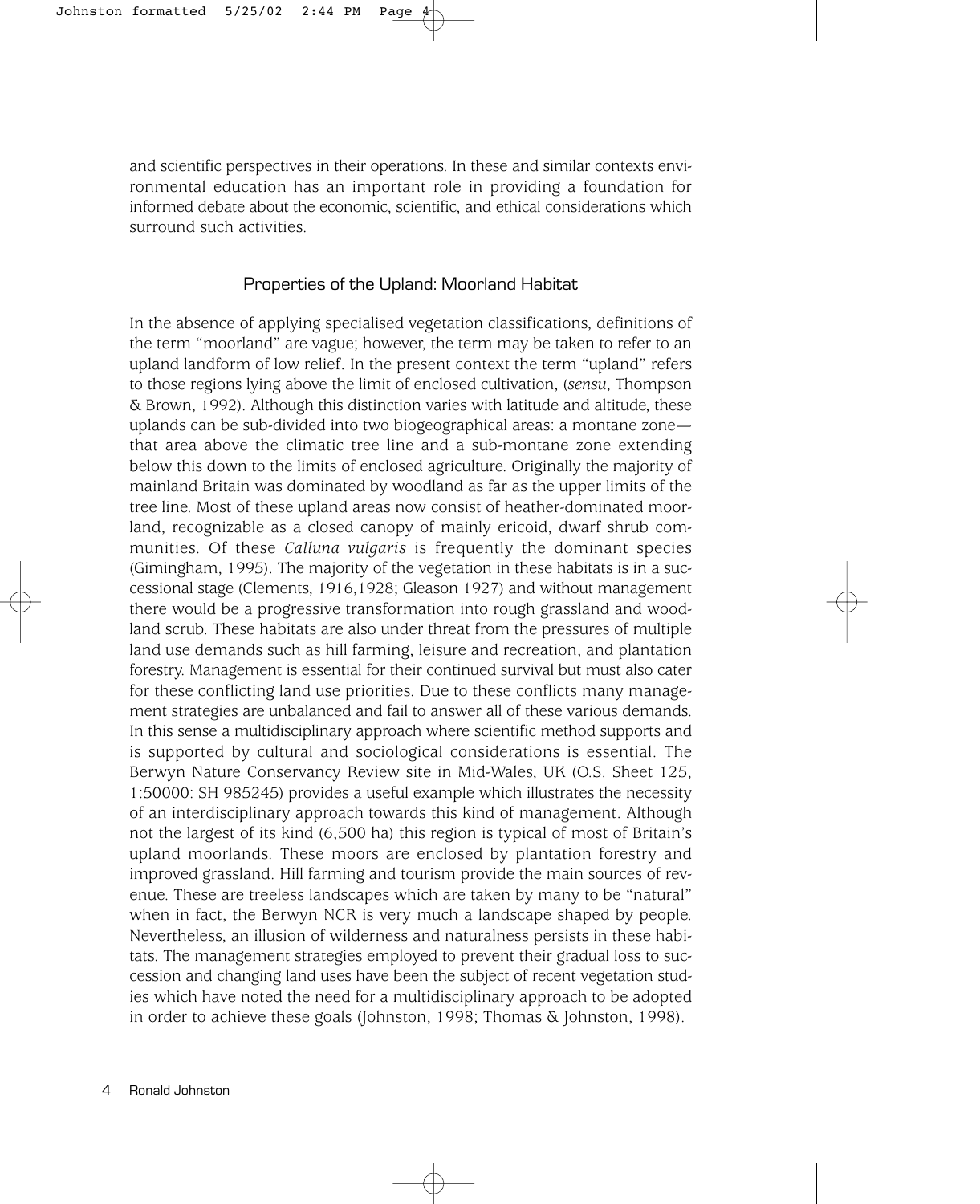# The Cultural Perspective

The vegetation typical of upland moorland habitats is thought to have arisen spontaneously in the wake of woodland clearance; however, their continued existence has been due to the prevention of woodland regeneration by domestic grazing and the active conservation of *Calluna vulgaris* (common heather) for fodder, thatching and cladding, for dyes and the making of honey (Pearsall, 1971; Gimingham & De Smidt, 1983). In this sense these are cultural environments with their origins in subsistence agriculture. As such their nature has influenced and been influenced by the people whose homes they were. In the Victorian era many were valued as game estates for red grouse and red deer. However, in recent years cultural influences on moorland management in Britain have changed to the extent that their greater value is as a resource for many leisure and recreation pursuits in the form of outdoor sports instead of as dynamic environments where people live out their lives and work. An indication of present day expectations of this environment can be gained from Mackay's survey of public perceptions of heather moorland (Mackay, 1995). In response to the question: *What words do you associate with heather moorland?* Table 1 summarizes the responses from 46 street interviews in Perth, Scotland. (A similar survey specific to the Berwyn NCR in undergoing analysis at the time of publication).

The responses cited here are not presented as statistically objective findings and are provided solely as anecdotal evidence of changing public perceptions of these habitats. Work in progress aims to identify their wider significance in relation to the Berwyn study area. However, initial impressions are that the data obtained from the Perth survey correspond in broad terms with those obtained from the 2001 Berwyn NCR survey.

| Benign Features                   | Neutral                 | <b>Averse Features</b>    |
|-----------------------------------|-------------------------|---------------------------|
| Freedom / away from it all        | Wild / empty / solitude | Bleak / desolate / barren |
| $\parallel$ Peaceful              | Awesome                 | Lonely / deserted         |
| Time to think                     | Timeless                | Boring                    |
| In tune with nature /<br>romantic | Empty                   | Bleak / hostile           |

Table 1. Responses to the question:

"What words to you associate with heather moorland?"

It would appear then that "culture of the land" has changed with the identities of the people who use it and this has had a great influence on the habitat. As recently as 60 years ago moorland management was associated with a way of life centred on improved grassland for grazing and a landscape mosaic suitable for large and small game species. These include red grouse, *Lagopus lagopus*, throughout UK uplands, and red deer, *Cervus elaphus scoticus*, limited in the main to the Scottish uplands. These habitats were largely developed by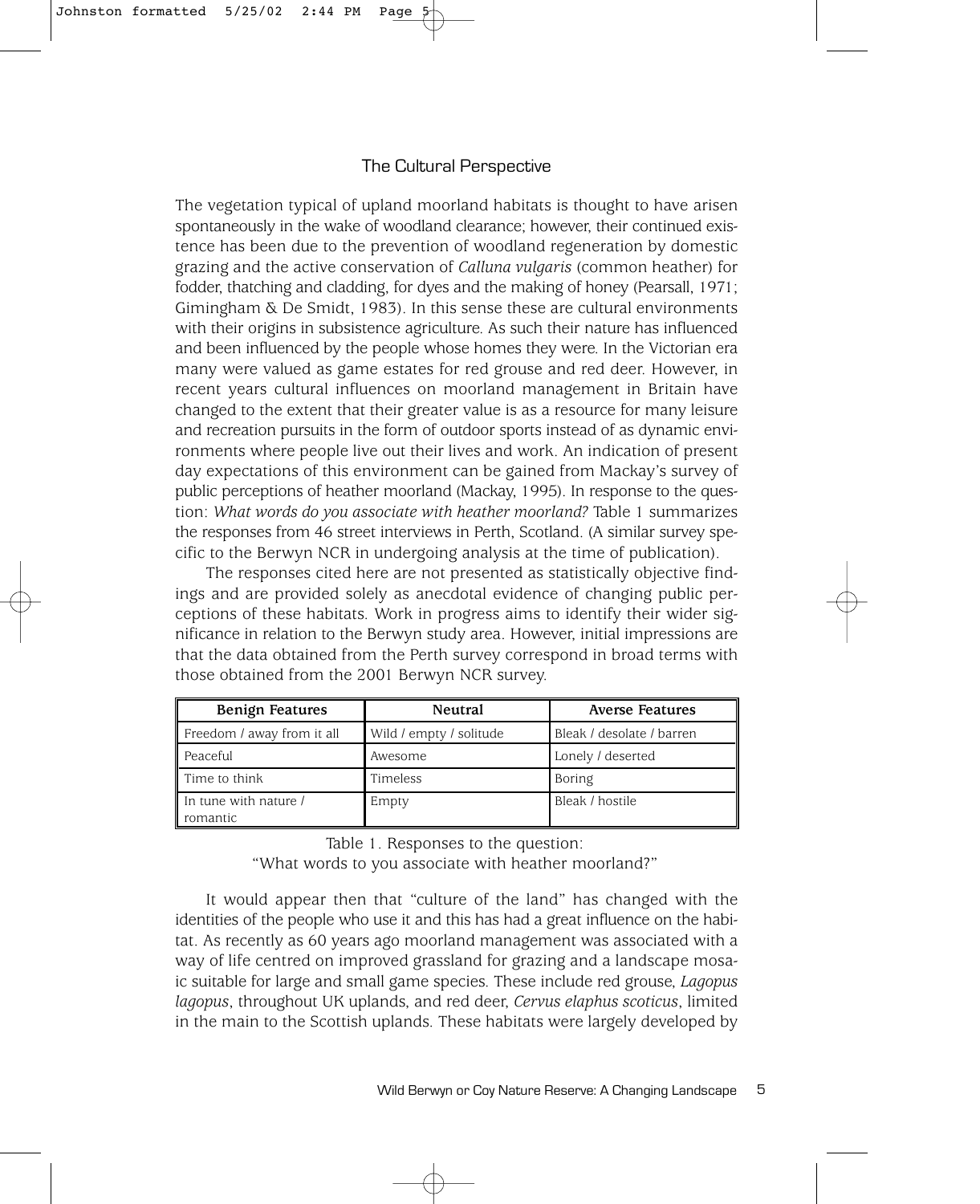and for the benefit of those people living on the land. Currently, these habitats are managed in such a way as to meet a demand for leisure and recreation which has geographically remote origins. Perceptions such as those identified in Table 1 drive many of the management strategies used in the conservation of these habitats (Thompson, MacDonald, Marsden, & Galbraith, 1995; Walker, pers. comm., Feb., 1996). The result of such management is the creation of a habitat which attempts to accommodate these perceptions of wildness and naturalness. Consequently, this produces a synthetic ecosystem, ill-equipped to sustain itself. Ecologically authentic wilderness/natural ecosystems might be expected to be self-sustaining whereas, moorland in this heavily managed condition is a highly unstable habitat reliant on many artificial energy inputs to support its flora and fauna. An important issue therefore is whether these habitats can be managed in order to fulfil these new *cultural* demands without irreversibly depleting their long term viability as self-sustaining ecosystems (for interesting perspectives on this see Elliot, 1997). In natural and semi-natural habitats already under pressure in the "developed" regions of the world this approach clearly has its place, preserving some connection between urban populations and the natural world. However, the suitability of this approach is questionable when applied to untouched wilderness or remote ecosystems since inevitably this will lead to the debilitation and fragmentation of truly wild ecosystems. It is argued that the suitability of the management strategies being applied and the subsequent long term viability of the ecosystems being managed is of greater importance than the short term demands. For both these conditions to be fulfilled careful and exact monitoring of the outcomes of management is required. While [environmental] science may be accused (with some justification) of the mathematization of the natural environment (Abram, 1996) it is also capable of revealing underlying trends which are better understood sooner rather than later.

## The Scientific Perspective

Cultural perspectives on environment and human relationships with it are most commonly and effectively studied by the philosopher/anthropologist (Cronon,1989; Næss, 1989; Abram, 1996; Ingold 2000. These are essential investigations, exploring understanding of our fundamental relationships with nature; however, the role of science is often marginalized in these approaches and sometimes even demonized. Much of this antipathy can be attributed to a confusion between science and the application of the technology which it has given rise to in order to maximize resource utilization. In this respect it is scientists and not science which must develop a conscience. The positive role of science in conservation studies is demonstrated by the Berwyn vegetation studies (Johnston, 1998). These studies revealed evidence that use of traditional management meth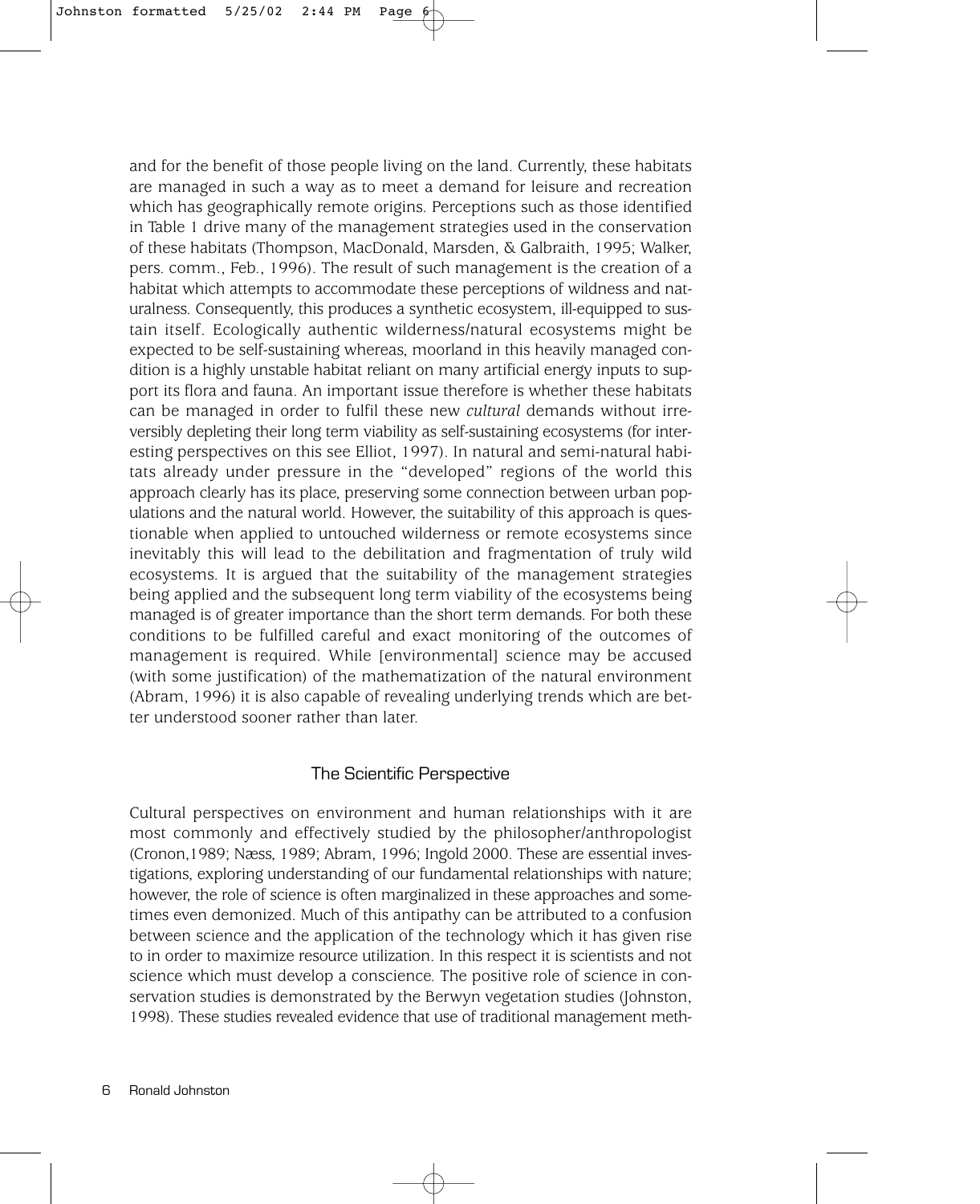ods (such as burning) were capable of producing results counter to those aimed for. The results of these studies are summarised below.

# Berwyn Vegetation Studies

It has been noted above that management is essential for the continued existence of *Calluna* dominated moorland. Senescent stands of *Calluna vulgaris* are easily out-competed by moorland grasses before younger plants re-establish dominance (Scandrett, 1991). For the past 300 years, management designed to prevent the competitive exclusion of *Calluna* by other moorland species has concentrated on the removal of senescent stands of the plant by burning the above ground stem and leaf parts. This produces vigorous regenerative growth from the unaffected stumps which is more resistant to competition. However, it has been found that the ash produced from burning produces a nutrient flush (nitrates and phosphates) which favours the dominance of moorland grasses. Recently on the Berwyn NCR, mowing has been used on sensitive tracts of land in order to avoid this and also to create a mosaic of differently aged stands more suitable as habitat for ground nesting moorland birds. Although the short term effects of such management appear to be favourable, in the longer term other influences become apparent. However, over time, increased nutrient supply from the decomposition of the litter produced by mowing has also been noted to favour the moorland grasses thus, defeating management aims (Johnston 1998). Too much grazing or burning moves moorland towards grassland whereas, too little allows woodland scrub to develop with both successional pathways leading to the loss of heather as the dominant species.

Long term vegetation studies suffer from the brevity of human life spans in comparison to the longevity of the vegetation being studied. It is easy therefore to assume that, in the short term, the goals of management have been achieved when in fact this is merely an intermediate stage. Numerical methods of data analysis were applied to vegetation data obtained from chronosequences on the Berwyn NCR spanning 25 years. Chronosequences are sites spatially separate but temporally sequential over a given time span and these can be used to identify long term changes in natural phenomena (in this case vegetation, succession) (Pickett, 1988). In the Berwyn studies, a series of differently aged sites representative of different management regimes (each containing 10 samples) allowed for a chronosequence to be used to infer temporal trends in vegetation pattern (Johnston, 1998). The vegetation data were associated with different management types using methods of numerical classification<sup>1</sup> (Two Way Indicator Species Analysis, Hill, 1979). These numerical methods provide a way of ordering multivariate data into a meaningful array which is not immediately apparent by visual or intuitive methods. The results of part of this study shown below in graphical form.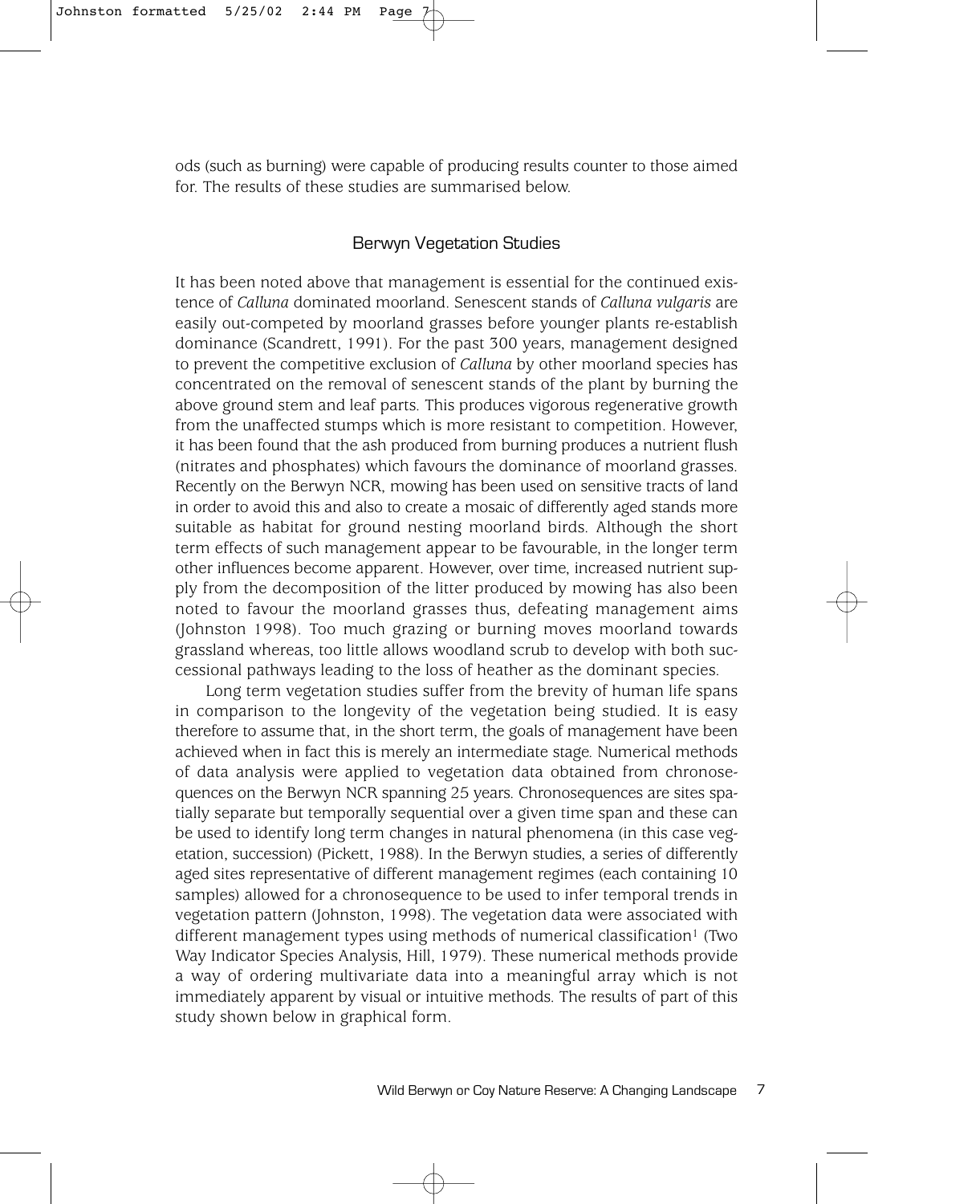## Berwyn Results

Figures 1 - 3 summarise the results of numerical classification of the intermediate section of the chronosequence (1990 - 1991) which was managed by burning in 1990, mowing with litter left in 1991, and mowing with litter removed in 1991. These show evidence of different floristic communities associated with different management types. Figure 1 shows that conditions produced by burning favour the growth of moorland grasses, limiting the extent of canopy cover by *Calluna* to 22.4%. Figure 2 shows evidence of a similarly favourable environment for moorland grasses and considerably more favourable conditions for moorland mosses (24.3%) than in burnt areas, created by management by mowing without removal of the litter produced.



Figure 1. Percentage floristic composition of vegetation at chronosequence stages managed by burning 1990. (Age at date of survey 5 years).

Figure 3 shows that the most favourable management regime for *Calluna vulgaris* (common heather) is where mowing has been accompanied by the removal of the litter produced. Co-dominant species under burning and mowing with litter left regimes (Figs. 1 & 2) such as *Vaccinium sp*., (bilberry) appear to be suppressed by the comparative success of *Calluna* (Fig. 3, 63.3%) when the litter is removed.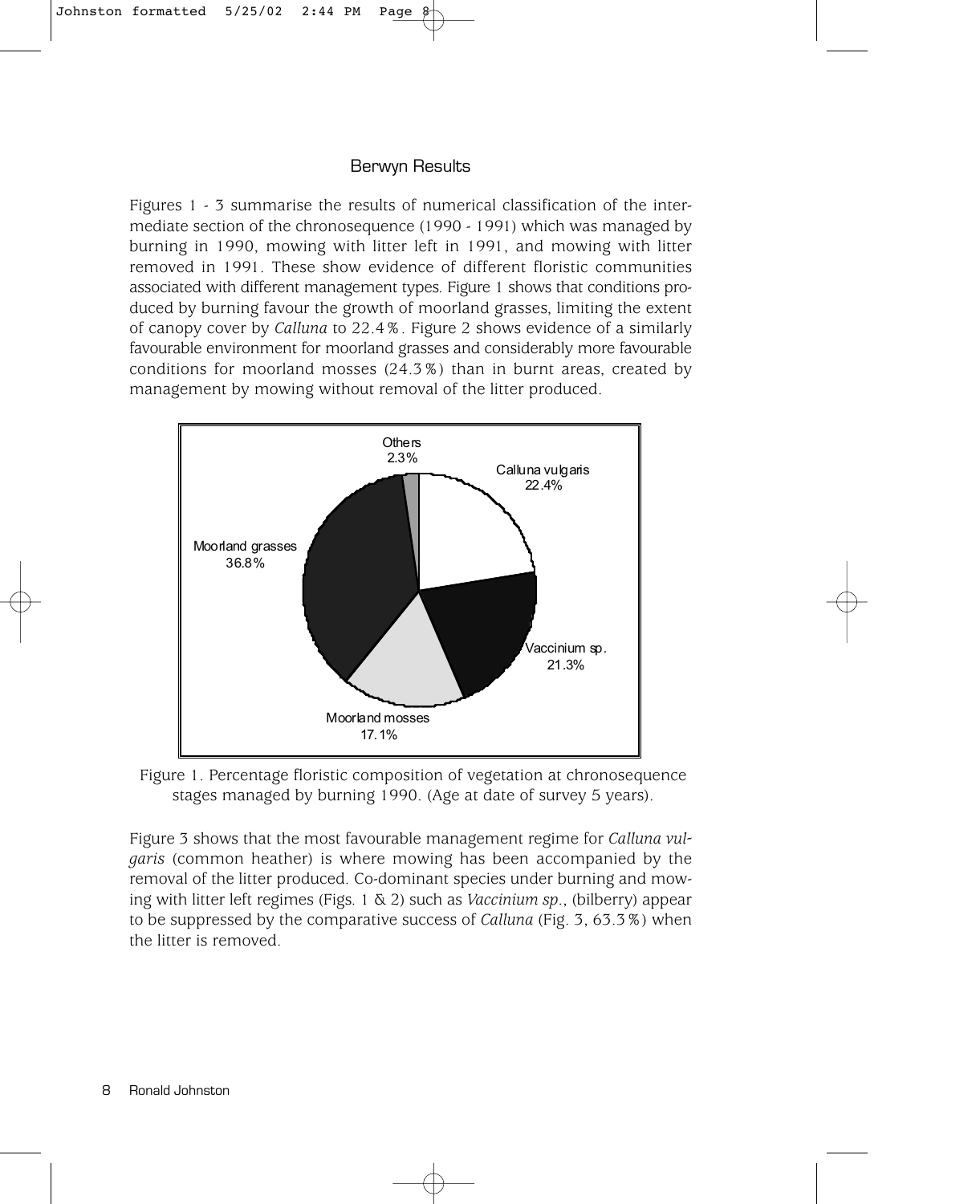

Figure 2. Percentage floristic composition of vegetation at chronosequence stages managed by mowing with litter removed 1991. (Age at date of survey 5 years).



Figure 3. Percentage floristic composition of vegetation at chronosequence stages managed by mowing with litter removed 1991. (Age at date of survey 5 years).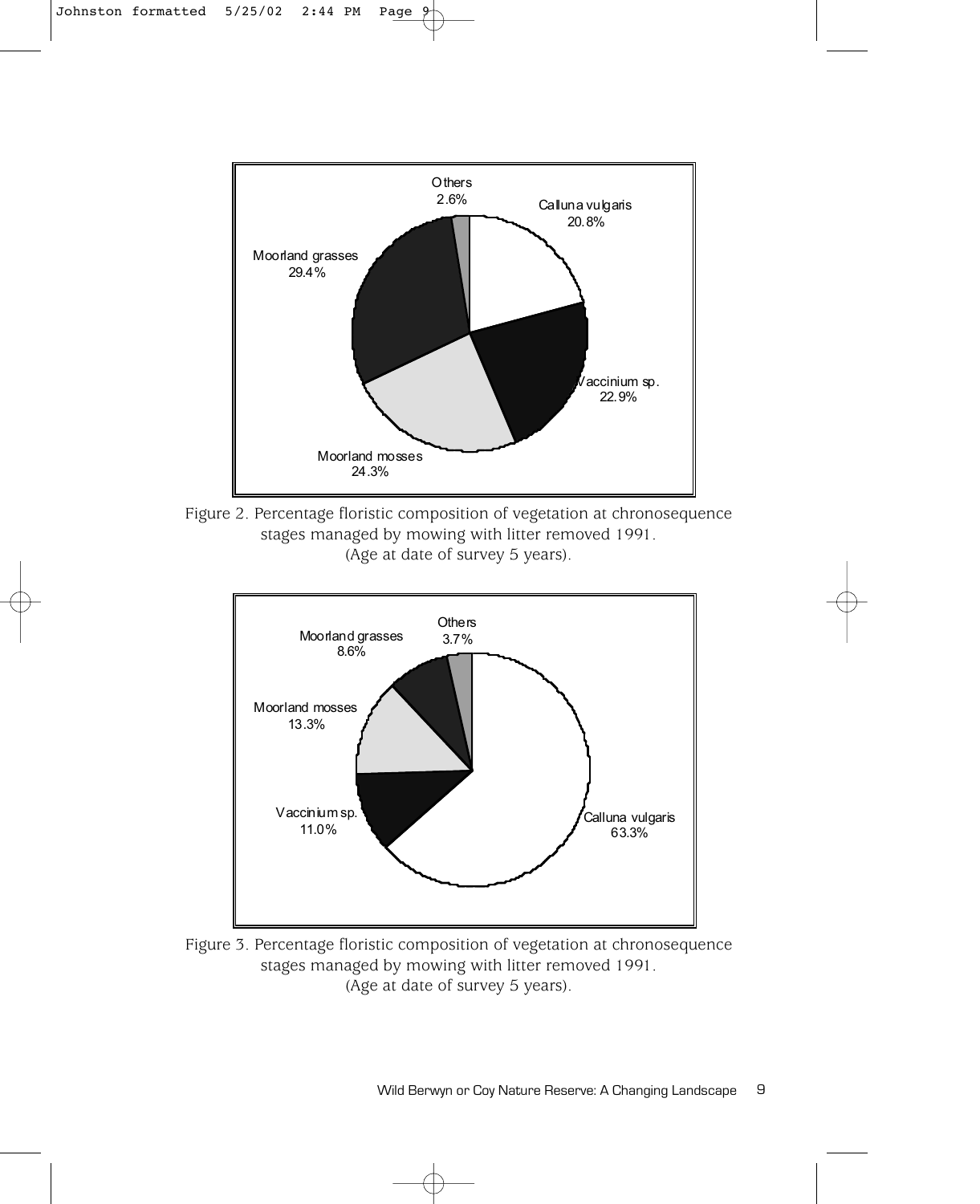Although the use of pie charts to illustrate these results is effective, numerical classification of the vegetation data allowed for specific floristic communities to be identified within a large data set. Subsequent analysis to determine the nutrient status of soil samples drawn from each management regime were numerically associated with floristic data using correspondence analysis.2 These analyses revealed that fluxes in nutrient status associated with each management type were significantly related to these trends in vegetation pattern (Johnston, 1998). While these studies merit further discussion in their own right, their inclusion here is to demonstrate how numerical analyses and scientific method can be invaluable in revealing underlying trends which are not immediately apparent by other means.

#### Discussion

The case studies discussed above serve to highlight some of the problems which need to be addressed in the practice of conservation in general and wild-life habitat in particular. The first of these is an awareness of the many ways in which natural habitat is perceived and therefore defined. Traditional (usually culturally inspired) methods of land management are currently popular with conservation agencies but are not always the most suitable for (semi) natural habitat since these often originate from a need to exploit natural resources of one kind or another to their fullest. Rather, it should be the capacity of the managed ecosystem to be self-sustaining which advises the nature of management. In the case of the Berwyn NCR this is clearly not a true wilderness and it is currently managed to the point of extreme dependence on high management inputs. This tends to produce a landscape moulded by the influence of contemporary cultural perceptions of nature and wildness. Instead the cultural needs here are those which the surrounding urbanized environment cannot meet and thus these needs define the conservation priorities of the region.

The examples discussed above owe much to the experimental design and the analysis of numerical data and thus, scientific method. Scientific method relies upon hard evidence to produce an informed understanding of the long term goals and consequences of environmental management and yet many culturally orientated environmentalists forswear the value of such studies representing them as an unworthy or incomprehensible mathematization of the natural world. Equally, the scientifically orientated practitioners should be sensitive to the value of traditional attitudes towards environment which may reveal intuitive mechanisms for balanced resource utilization and environmental husbandry. In view of the polarised nature of perceptions of environment it is suggested that a necessary objective of environmental education should be the promotion of an interdisciplinary approach to environmental issues and conservation strategies which recognize relative strengths and weaknesses.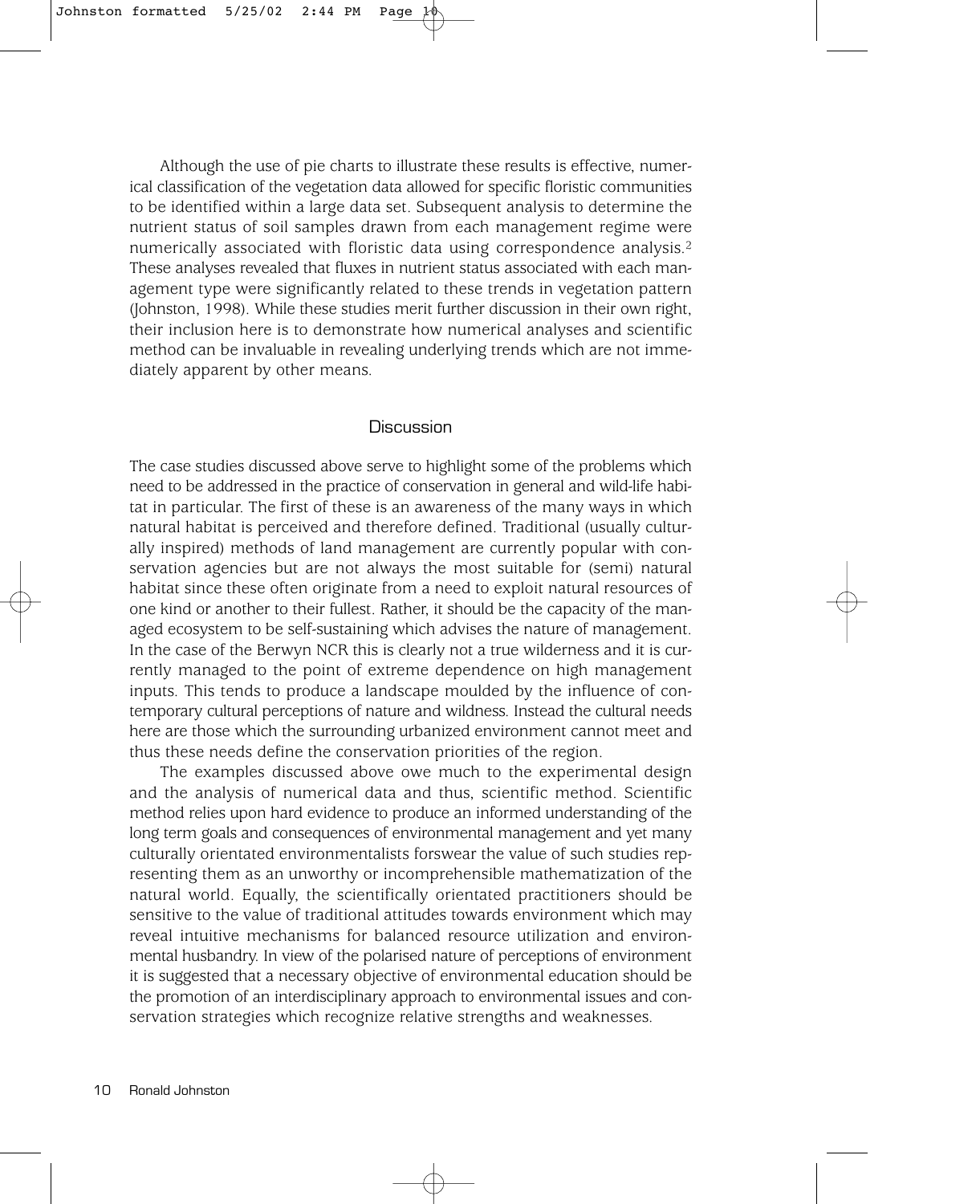As well as fulfilling an important role in raising and maintaining environmental awareness in general it is proposed that environmental education has a important role to play in informing those strategies applied to the protection and conservation of natural and semi-developed natural areas. This outlook progresses environmental education beyond the younger sections of society and expands its influence into the domain of adult education and life-long learning. Biogeography, ecology, landscape ecology, environmental impact assessment, and many of the social sciences are quantitative in their approach and are effective tools for all those with an interest in environmental issues. Even a glancing knowledge of these provides an additional dimension to environmental care. With the exception of the Earth and Environmental sciences, discrete and well recognized subject areas in education do not as a general rule include environmental considerations in their curricula. Therefore, the responsibility lies with practitioners of environmental education to be discerning but also open-minded in their examination of disciplines in order to provide a broad base of understanding which can inform well balanced approaches towards environmental awareness and management.

In this context then, it seems appropriate that a major consideration of environmental educators should be to nurture such goals by embracing the sum of our perceptions, be they scientifically or culturally orientated. To do otherwise is to foster a climate of antipathy between cultural and scientific perceptions of the environment to the detriment of both.

- 1 Two Way Indicator Species Analysis is a method of numerical classification used for the description of multivariate data. As well as a numerical output it can be represented as a dendrogram defining specific communities. In this paper these outputs have been summarised using pie charts to provide the essential data only. Full results from the vegetation analyses are contained in Johnston, 1998.
- 2 Direct gradient analysis using Canonical Correspondence Analysis (ter Braak 1987) was used to integrate vegetation data and the results of the chemical analysis of soils to reveal underlying trends in vegetation succession on the Berwyn NCR which were associated with nutrient gradients and with different types of management. The results of the direct gradient analysis are not included since these were not considered germane to this paper.

#### Notes on Contributor

**Ronald Johnston** teaches undergraduate and post graduate courses at the University of Wales College Newport, UK. He is an associate researcher and PhD supervisor with the SCARAB (Study of Culture, Archaeology, Religions and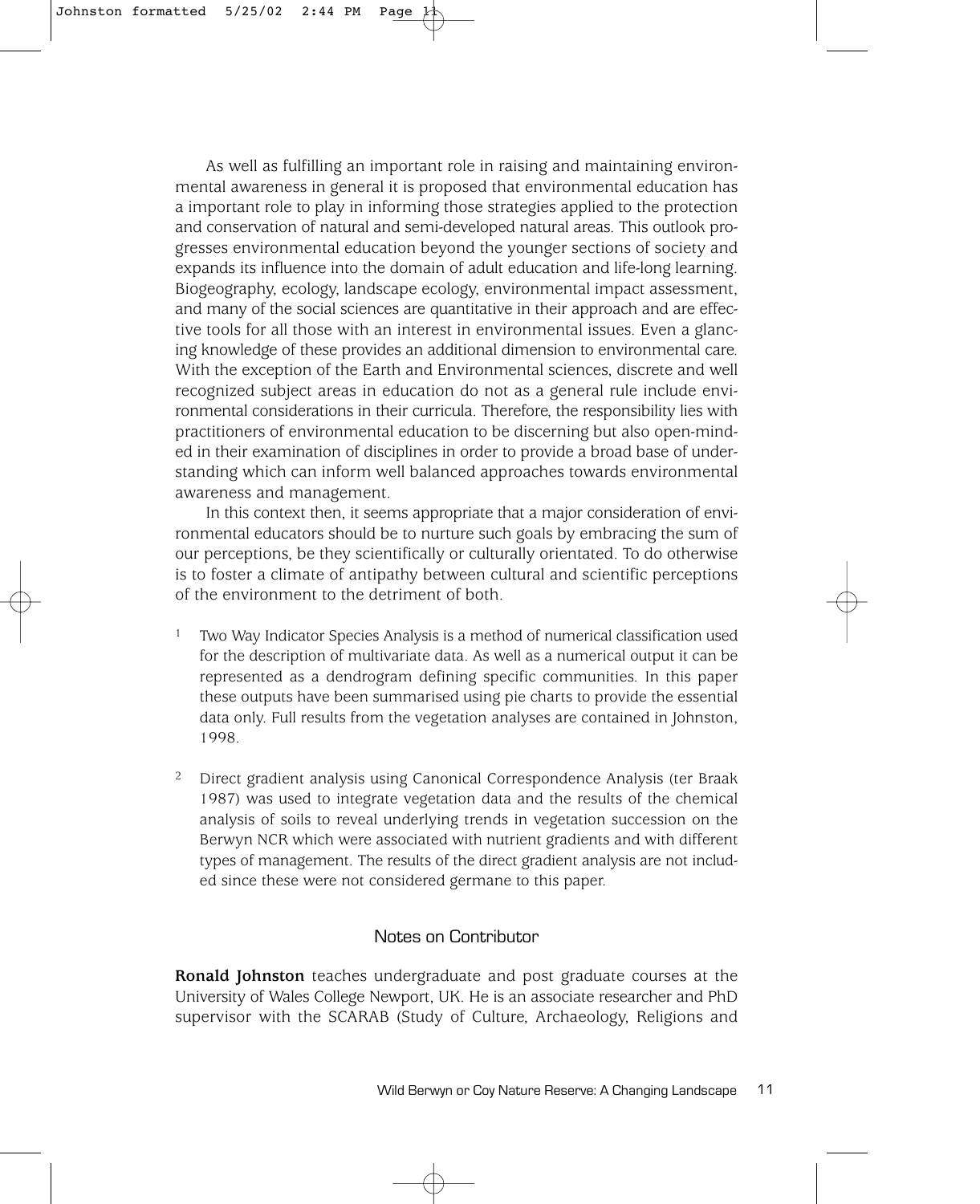Biogeography) research centre at the same institute. His PhD is in Community (Plant) Ecology. His research in the fields of Environmental Science and Biogeography includes the plant/soil relationships of the heather moorland of the Berwyn Mountains in Mid-Wales and vegetation succession on oil-shale spoil heaps in Mid Lothian, Scotland. The importance of environmental education across all age groups has become an increasingly important element of this research. This article is based on paper which was presented at the 2001 EECOM conference held at Whitehorse College Yukon 2001 entitled "Wild Berwyn or coy nature reserve, can we preserve our wildernesses without taming them?"

## References

- Abram, D. (1996). *The spell of the sensuous: Perception and language in a more-than-human world*. New York: Pantheon.
- Clements, F.E. (1916). *An analysis of the development of vegetation*. Washington: Carnegie Institute.
- Clements, F.E. (1928). *Plant succession and indicators: A definitive edition of plant succession and plant indicators*. New York: Wilson
- Cronon, W. (1989). *Changes in the land. Indians colonists and the ecology of New England*. New York: Hill & Wang.

Elliot, F. (1997). *Faking nature: The ethics of environmental restoration*. London: Routledge.

- Gimingham, C.H. & De Smidt, J.T. (1983). Heaths as semi-natural vegetation. In H. Holzner, M.J. Werger, & I. Ikusima (Eds.), *Man's impact on vegetation* (pp. 185-199). Geobotany 20 Hague: Junk.
- Gimingham, C.H. (1995) Heaths and moorland: An overview of ecological change. In D.B.A. Thompson, A.J. Hester, & M.B. Usher (Eds.), *Heaths and moorland - Cultural landscapes* (pp. 9-19). Edinburgh: H.M.S.O.

Gleason H.A. (1927). Further views on the succession concept. *Ecology*, *8*, 229-326.

- Hill, M.O. (1979). *TWINSPAN a FORTRAN programme for arranging multivariate data in an ordered two way table by classification of the individuals and attributes*. New York: Cornell University.
- Hume, D. (1957). *An enquiry concerning the principles of morals*. Oxford: Oxford Clarendon Press.

Ingold, T. (2000). *The perception of the environment*. New York: Routledge.

- Johnston, R.A.S. (1998). *Vegetation change on upland heather moorland, with particular reference to the nutrient status of soils: Lake Vyrnwy Estate, Powys, Mid Wales*. PhD Thesis: University of Wales.
- Mackay, J.W. (1995). People perceptions and moorland. In D.B.A. Thompson, A.J. Hester, & M.B. Usher (Eds.), *Heaths and moorland - Cultural landscapes* (pp. 102-111). Edinburgh: H.M.S.O.